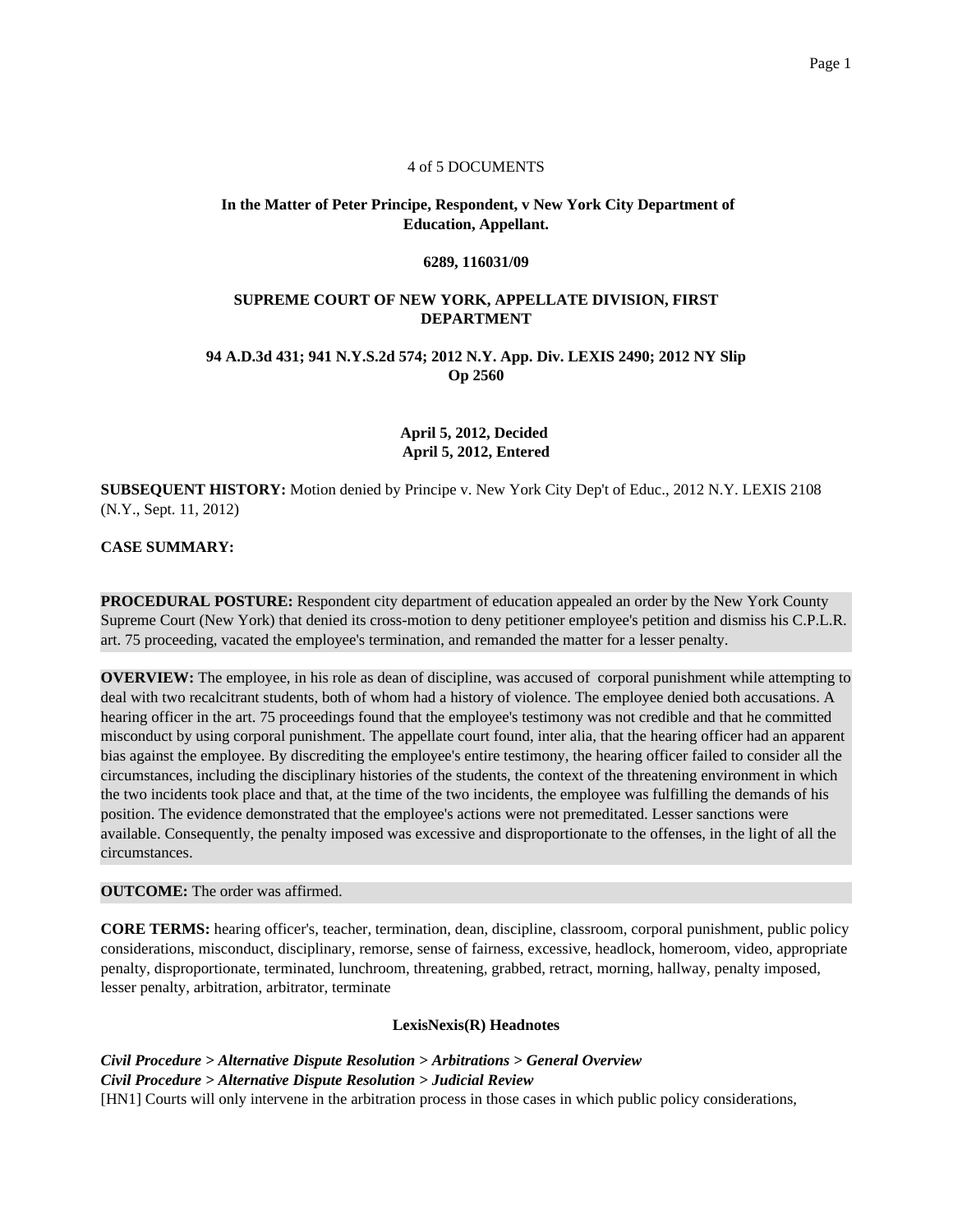embodied in statute or decisional law, prohibit, in an absolute sense, particular matters being decided or certain relief being granted by an arbitrator.

## **HEADNOTES**

Schools--Teachers--Termination for Misconduct--Use of Corporal Punishment--Penalty Excessive

**COUNSEL: [\*\*\*1]** Michael A. Cardozo, Corporation Counsel, New York (Julian L. Kalkstein of counsel), for appellant.

Lichten & Bright, P.C., New York (Stuart Lichten of counsel), for respondent.

**JUDGES:** Concur--Gonzalez, P.J., Friedman, Moskowitz, Acosta, Richter, JJ. All concur except Friedman and Richter, JJ. who dissent in a memorandum by Richter, J.

### **OPINION**

**[\*\*575] [\*431]** Order, Supreme Court, New York County (Alice Schlesinger, J.), entered May 19, 2010, which, to the extent appealed from as limited by the briefs, denied respondent New York City Department of Education's (the DOE) cross motion to deny the petition and dismiss the proceeding brought pursuant to, among other things, CPLR article 75, and granted the petition to the extent of vacating as excessive the penalty of termination of petitioner's employment as a New York City schoolteacher, and remanded the matter to the Hearing Officer for a lesser penalty, affirmed, without costs.

Petitioner Peter Principe was the dean of discipline of a middle school located in East New York, where many of the students belong to criminal gangs. This proceeding arose from two incidents that occurred between petitioner and several students in 2007.

The first incident occurred on April 20, 2007. The **[\*\*\*2]** Hearing Officer found that petitioner placed MT, an 11-year-old student, in a headlock and swung him around. At the hearing, petitioner denied placing MT in a headlock or swinging him around. Rather, petitioner testified that, after he received several reports **[\*432]** of MT's misconduct from that morning and after breaking up two lunchroom fights involving MT, he took MT out of the lunchroom. Petitioner further testified that, as he was holding the lunchroom door open to allow other students to exit, he had his arm across the door to prevent MT from coming back into the lunchroom, but MT was pushing with his chest against petitioner's arm to get back into the lunchroom.

The second incident occurred on April 23, 2007. The Hearing Officer found that petitioner grabbed RP, a 13-year-old student, by the neck, threw him against a wall and requested RP and another student to retract their statements concerning the incident. At the hearing, petitioner testified that when he saw RP and another student in the hallway outside their homeroom teacher's classroom, he questioned them about their whereabouts that morning because he had learned from their homeroom teacher that they had run out of their homeroom **[\*\*\*3]** class that morning, and petitioner had been unable to locate them in their morning classes. Petitioner further testified that, as he was questioning RP and the other student, they entered the homeroom teacher's classroom, and RP began shouting threats at his homeroom **[\*\*576]** teacher. Petitioner testified that, as he and the two students were leaving the classroom, RP turned to reenter the classroom and shouted more threats at his homeroom teacher, so petitioner grabbed RP to escort him from the room. As they turned to leave the classroom the two lost their balance and fell into the wall. Petitioner denied asking the students to retract their statements.

As to both incidents, the Hearing Officer found that petitioner's testimony was not credible and that he committed misconduct by using corporal punishment. We agree with the motion court that the Hearing Officer had an apparent bias against petitioner when he discredited petitioner's entire testimony based, in part, upon respondent's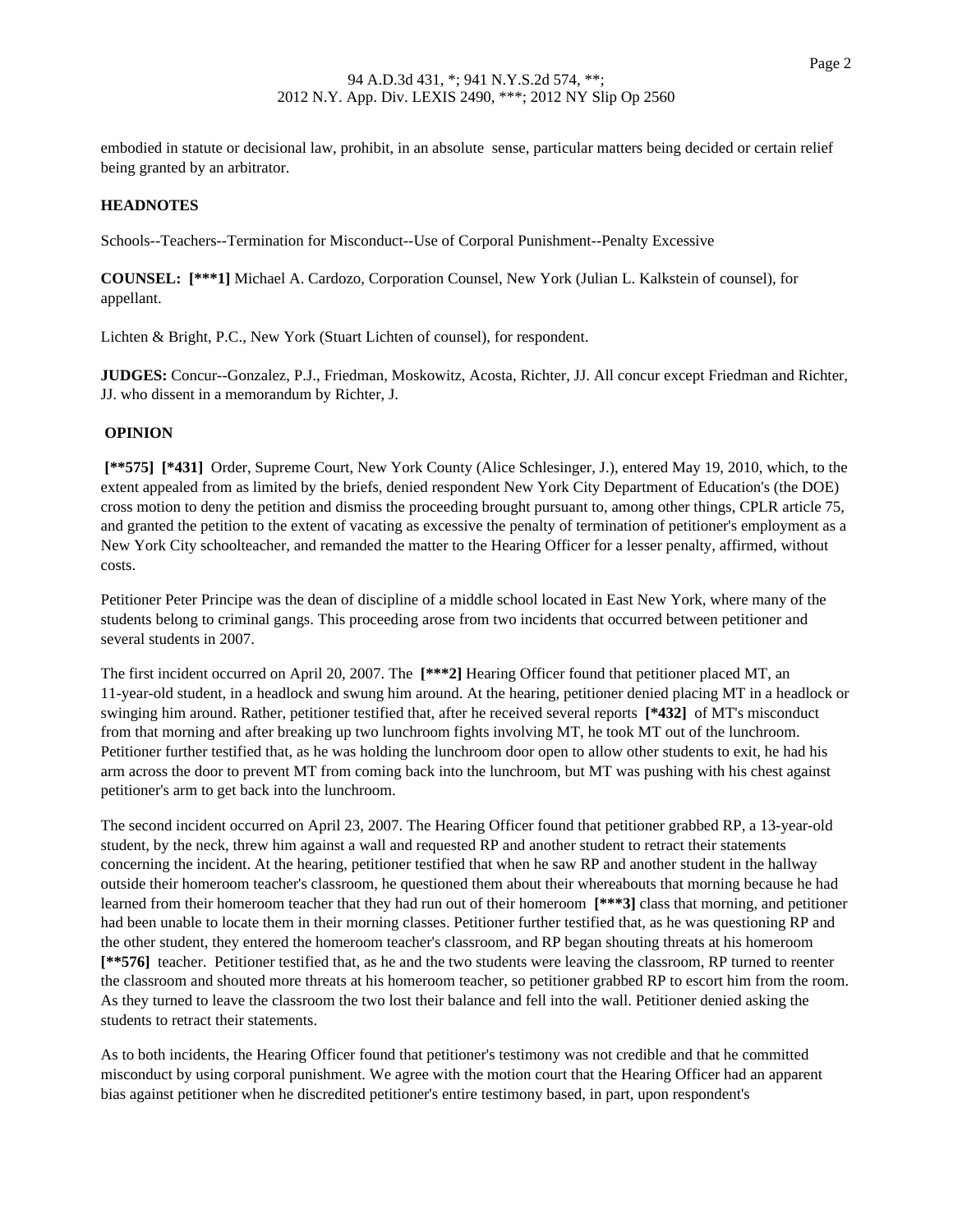## 94 A.D.3d 431, \*432; 941 N.Y.S.2d 574, \*\*576; 2012 N.Y. App. Div. LEXIS 2490, \*\*\*3; 2012 NY Slip Op 2560

mischaracterization of a portion of petitioner's testimony in addition to petitioner's testimony that he had once filed for bankruptcy. We also agree with the motion court that, by discrediting petitioner's entire **[\*\*\*4]** testimony, the Hearing Officer failed to consider all the circumstances, including the disciplinary histories of the students involved, the context of the threatening environment in which the two incidents took place and that, at the time of the two incidents, petitioner was, as he testified, "only fulfilling [the] demands" of his position as dean of discipline. Moreover, the Hearing Officer appeared to give an inordinate amount of credit to a portion of a video recording, related to the second incident, that had been altered from its original format so that it appeared **[\*433]** frame by frame at one second intervals rather than its original format of a continuous video recorded in real time. The alteration to the videotape made what actually transpired during that incident unclear and equivocal. Although the motion court sustained the Hearing Officer's findings, petitioner did not cross appeal. That is understandable because petitioner otherwise received a favorable decision from the motion court.

The Hearing Officer also determined that termination was the appropriate penalty in this case. However, while we accept the Hearing Officer's findings against petitioner, we agree with the motion **[\*\*\*5]** court that the evidence in this case demonstrates that petitioner's actions were not premeditated. Thus, given all of the circumstances, including petitioner's spotless record as a teacher for five years and his promotion to dean two years prior to the incidents at issue, we find the penalty excessive and shocking to our sense of fairness (*Matter of Pell v Board of Educ. of Union Free School Dist. No. 1 of Towns of Scarsdale & Mamaroneck, Westchester County*, 34 NY2d 222, 233, 313 NE2d 321, 356 NYS2d 833 [1974]; *cf. City School Dist. of the City of N.Y. v McGraham*, 75 AD3d 445, 905 NYS2d 86 [2010], *affd* 17 NY3d 917, 958 NE2d 897, 934 NYS2d 768 [2011] [penalty of 90-day suspension without pay and reassignment rather than termination reinstated in light of overall circumstances lending to the improbability of teacher engaging in similar inappropriate behavior in the future]).

Accordingly, we find that, in determining the penalty of termination, the Hearing Officer failed to consider all of the circumstances and relevant evidence, leading the Hearing Officer to view the incidents in isolation and divorcing them from the context in which they took place. Thus, we find the Hearing Officer's view of petitioner's credibility carried over, likely influencing his **[\*\*\*6]** determination that petitioner should be terminated. Lesser sanctions are available that would deter petitioner from engaging in this conduct in the future (*see Matter of Riley v City of New York*, 2010 NY Slip Op 32540[U] [Sup Ct, New York County **[\*\*577]** 2010], *affd* 84 AD3d 442, 921 NYS2d 849 [2011]).

In this case, in view of the Hearing Officer's apparent unfair bias against petitioner, we believe that public policy considerations favor retention of a teacher who has a proven record of genuinely connecting with his students and making a positive impact in their lives (*McGraham*, 17 NY3d at 919 [ [HN1] "Courts will only intervene in the arbitration process in those cases in which public policy considerations, embodied in statute or decisional law, prohibit, in an absolute sense, particular matters being decided or certain relief being granted by an arbitrator' "], quoting *Matter of Sprinzen [Nomberg]*, 46 NY2d 623, 631, 389 NE2d 456, 415 NYS2d 974 **[\*434]** [1979]). There is no evidence in the record to suggest that petitioner was not well liked by the student body, and as the motion court emphasized, RP, one of the students involved in the second incident "made clear that he really liked [Principe] and that he felt that [Principe] understood him and was **[\*\*\*7]** really kind of rooting for him and helping him with his difficulties."

The dissent, in reasoning that the penalty in this case was proportionate so that it did not shock one's sense of fairness, cites cases in which the teachers involved engaged in conduct wholly unrelated to their employment with the DOE (*Cipollaro v New York City Dept. of Educ*., 83 AD3d 543, 922 NYS2d 23 [2011]; *Matter of Rogers v Sherburne-Earlville Cent. School Dist*., 17 AD3d 823, 792 NYS2d 738 [2005]). Indeed, in both *Cipollaro* and *Rogers*, neither of the teachers involved held a position similar to that of petitioner, the dean of discipline, and in both cases the hearing officer's determination to terminate the teachers' employment was based on fraudulent conduct wholly unrelated to their employment with the DOE. In the case before us, as the court below explained, petitioner "was put in the position of Dean of the school because obviously there was confidence in his judgment and his ability to deal with difficult situations and difficult children, which was the situation in both of these incidents" and "he was doing what he was supposed to be doing, which was to maintain order."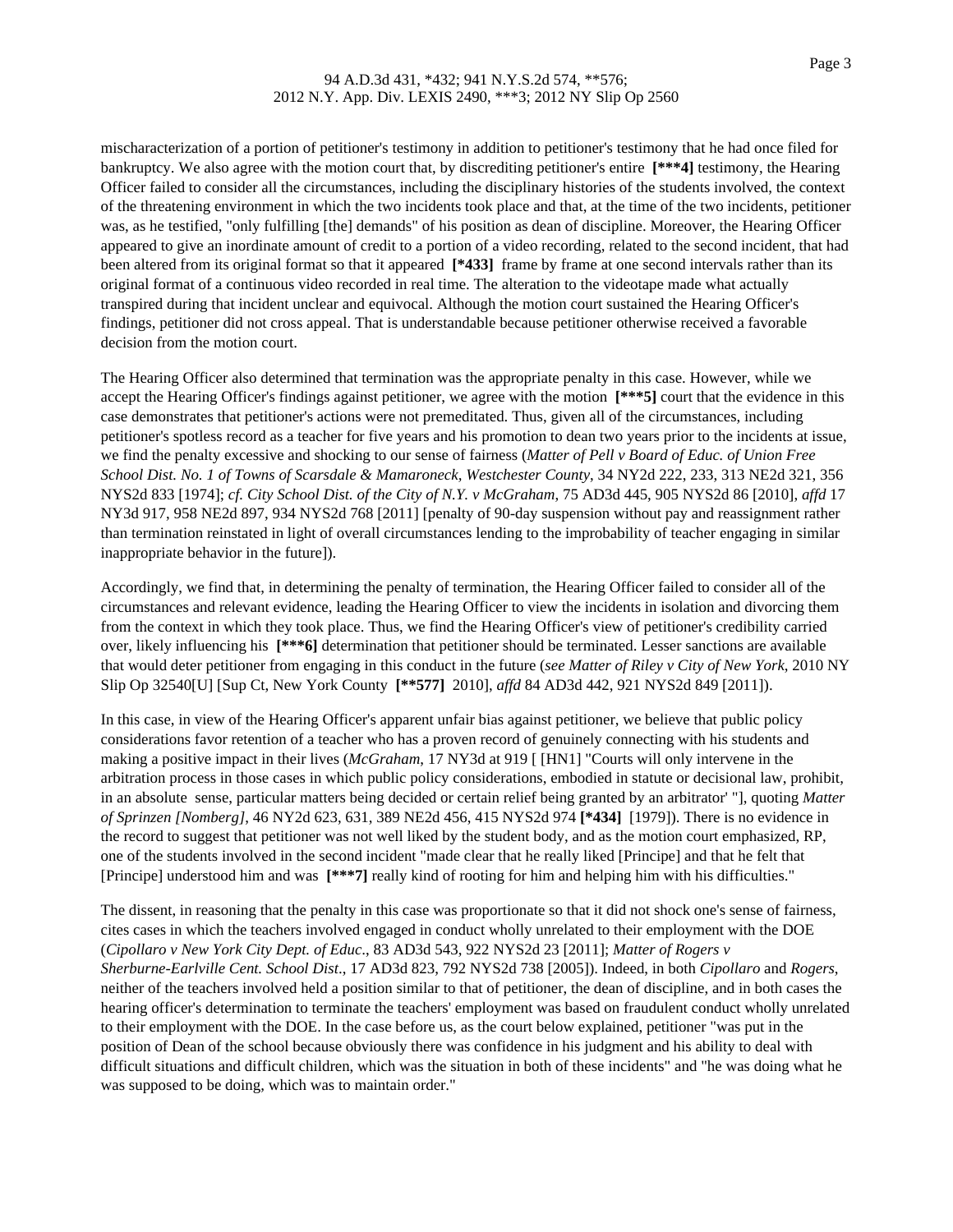### 94 A.D.3d 431, \*434; 941 N.Y.S.2d 574, \*\*577; 2012 N.Y. App. Div. LEXIS 2490, \*\*\*7; 2012 NY Slip Op 2560

Moreover, the dissent cites *Cipollaro* for the proposition that, **[\*\*\*8]** when determining the appropriate penalty, a hearing officer may consider a teacher's lack of remorse. Undoubtedly, it is entirely reasonable for a hearing officer to implement the harsher penalty of termination following a finding of a teacher's lack of remorse for engaging in fraudulent conduct. However, while lack of remorse is one factor that a hearing officer may consider when determining the appropriate penalty, here as the motion court articulated, the Hearing Officer placed petitioner in a "very difficult situation," when he expected petitioner to show remorse, while petitioner, in exercising his responsibilities as dean of discipline, believed he was protecting members of his school's student body and faculty from two threatening situations.

Rather than considering the proportionality of petitioner's penalty, in light of "all the circumstances," as *Pell* requires, the dissent focuses on the incidents in the worst possible light by examining them in isolation from the context in which they occurred. Regarding the first incident, the dissent ignores the absence of evidence corroborating MT's testimony that petitioner placed him in a headlock. It also ignores that, in his role as **[\*435] [\*\*\*9]** dean of discipline, petitioner believed that his actions protected students by preventing the escalation of fights between MT and two other students. Indeed, petitioner was aware of MT's significant history of misbehaving and regularly fighting with other students. **[\*\*578]** Regarding the second incident, the dissent ignores that petitioner, again in his role as dean of discipline, was attempting to deal with recalcitrant students, both of whom had a history of violence, while he tried to protect a teacher whom he believed the students were threatening. Moreover, the dissent urges that the disciplinary histories of the students involved here are irrelevant. To the contrary, the disciplinary histories of MT and RP are relevant, because they are one factor among "all the circumstances" that *Pell* calls on us to consider when we are evaluating the proportionality of a penalty.

The dissent further attempts to justify the penalty of termination in this case by citing to a Court of Appeals case where the Court upheld termination for a single instance of corporal punishment and two cases where courts have upheld the same penalty for acts of corporal punishment (*Matter of Ebner v Board of Educ. of E. Williston Union Free School Dist. No. 2, N. Hempstead*, 42 NY2d 938, 366 NE2d 1362, 397 NYS2d 1008 [1977] **[\*\*\*10]** [teacher terminated for dragging a student by the hair from one class to another]; *Matter of Saunders v Rockland Bd. of Coop. Educ. Servs*., 62 AD3d 1012, 879 NYS2d 568 [2009] [teacher terminated for allowing a student to be strapped to a chair without cause and for striking a student in the chest and jaw]; *Matter of Giles v Schuyler-Chemung-Tioga Bd. of Coop. Educ. Servs*., 199 AD2d 613, 604 NYS2d 345 [1993] [teacher terminated for striking a student on the hands with a book and for throwing a car jack through a window]). However, nothing in those cases indicates that the teachers involved engaged in their sanctioned conduct in furtherance of their employment with the DOE. Those cases differ from the case before us in that petitioner here, while charged with the role of dean of discipline, engaged in conduct that he believed was appropriate to protect members of his school's student and faculty bodies.

Accordingly, we agree with the determination of the motion court that the penalty imposed here was excessive and "disproportionate to the offenses, in the light of all the circumstances" (*Pell*, 34 NY2d at 233) and **[\*\*\*11]** that the matter be remanded to the Hearing Officer for a lesser penalty consistent with this court's decision. Concur--Gonzalez, P.J., Moskowitz and Acosta, JJ.

# **DISSENT BY:** RICHTER

#### **DISSENT**

Friedman and Richter, JJ., dissent in a memoramdum by Richter, J. as follows: I respectfully dissent because I do not believe that the penalty imposed here was so disproportionate **[\*436]** to the two offenses as to be shocking to one's sense of fairness. Nor do I believe that the penalty violates public policy.

Petitioner, a dean of discipline formerly employed by respondent New York City Department of Education, commenced this proceeding pursuant to Education Law § 3020-a (5) and CPLR 7511 seeking to vacate the opinion and award of an impartial hearing officer which found petitioner guilty of two separate incidents of corporal punishment, and ordered his termination. Supreme Court upheld the findings of guilt but concluded that the penalty of termination was excessive.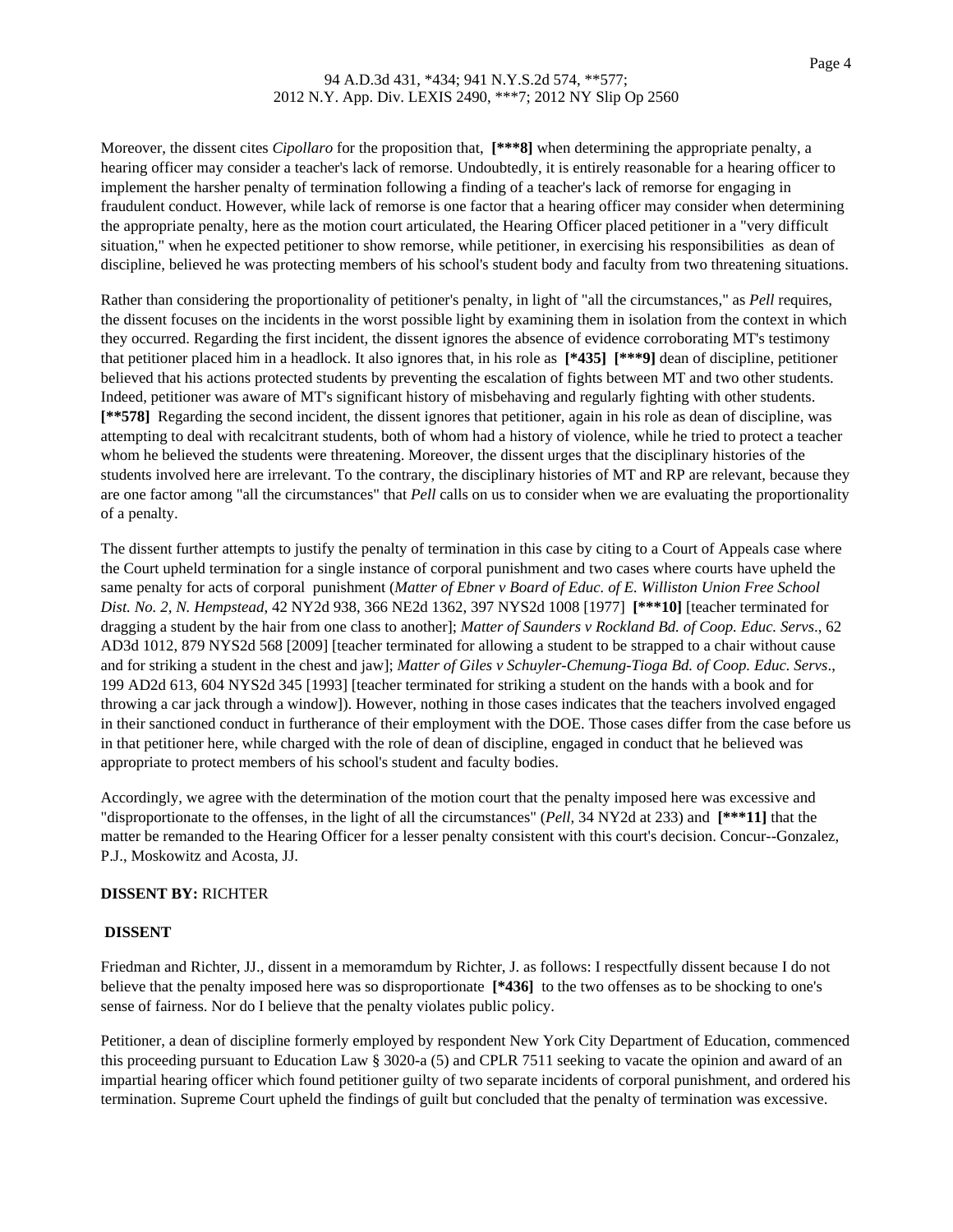## 94 A.D.3d 431, \*436; 941 N.Y.S.2d 574, \*\*578; 2012 N.Y. App. Div. LEXIS 2490, \*\*\*11; 2012 NY Slip Op 2560

Respondent now appeals, arguing that the court erred in vacating the penalty. Petitioner has not cross appealed to challenge the findings of guilt.

In the first incident, MT, an 11-year-old student, was exiting the school cafeteria after walking away from a verbal dispute **[\*\*\*12]** he was having with a fellow student. As MT walked through the cafeteria doors, petitioner placed him in a headlock, swung **[\*\*579]** him around, and told him to stop arguing. After petitioner let the child go, MT started crying because his "head hurt." MT walked up the stairs from the cafeteria and came upon a school safety officer. The safety officer noticed that MT was crying and asked him what was wrong. MT told the officer that petitioner had "choked him."

In the second incident, petitioner saw RP, a 13-year-old student, and another student in the school hallway. Petitioner and the two boys entered a teacher's adjacent classroom, and petitioner asked the teacher if the students were cutting class. When the teacher responded that they were, RP walked out of the classroom, stating that he was tired of being blamed for things he did not do. Petitioner followed RP out of the room, grabbed him by the shirt and slammed him into the wall. The back of RP's head hit the wall, and RP felt pain and dizziness. Petitioner continued to hold onto RP's shirt collar while walking him down the hallway and into petitioner's office. RP subsequently went to the nurse's office and got an ice pack for the "red **[\*\*\*13]** lump" on the back of his head, which was several inches in diameter.

Sergeant Johnie Washington, a supervising school safety officer, observed the hallway incident involving RP in real time on a live video feed. He "couldn't believe" what he saw and immediately reported the matter to the school's principal. As the principal explained at the hearing, he viewed the video and saw no actions that would have justified petitioner's behavior. The video corroborated RP's account of the incident. RP prepared a written statement, reiterating his complaint that petitioner had **[\*437]** pushed him into the wall. Later that day, petitioner summoned RP to his office. At that meeting, petitioner asked RP to retract the statement he had made about the incident.

Petitioner testified in his own defense at the hearing. With respect to the first incident, petitioner denied putting MT in a headlock and swinging him around. As for the second incident, petitioner admitted grabbing RP's shoulder, but denied throwing him into the wall. Instead, petitioner explained that RP lost his balance, and the "momentum" caused him to "fall" into the wall.

The Hearing Officer determined that petitioner was not a credible witness because **[\*\*\*14]** his testimony was internally inconsistent and was contradicted by the credible testimony of seven other witnesses as well as a video of one of the incidents. The Hearing Officer found that petitioner repeatedly fabricated testimony in an effort to deny or justify his physically abusive behavior. He further found that petitioner's unreasonable use of physical force against the two students, who were less than half his size, warranted the penalty of termination. Petitioner showed no remorse for his misconduct and, indeed, argued that his actions toward RP were proper and professional. For these reasons, the Hearing Officer concluded that petitioner would continue to engage in similar misconduct if returned to the classroom. As a result, the Hearing Officer found that petitioner was unfit to perform his duties and ordered his dismissal.

Where, as here, the parties are subject to compulsory arbitration, a determination made after a hearing held pursuant to Education Law § 3020-a must be in accord with due process, have adequate evidentiary support, and cannot be arbitrary, capricious or irrational (*City School Dist. of the City of N.Y. v McGraham*, 17 NY3d 917, 919, 958 NE2d 897, 934 NYS2d 768 [2011]; *Lackow v Department of Educ. (or "Board") of City of N.Y*., 51 AD3d 563, 567, 859 NYS2d 52 [2008]). **[\*\*\*15]** Moreover, a penalty will not be disturbed **[\*\*580]** unless it "is so disproportionate to the offense, in the light of all the circumstances, as to be shocking to one's sense of fairness" (*Matter of Pell v Board of Educ. of Union Free School Dist. No. 1 of Towns of Scarsdale & Mamaroneck, Westchester County*, 34 NY2d 222, 233, 313 NE2d 321, 356 NYS2d 833 [1974]). In determining the appropriate penalty, a hearing officer may consider the teacher's lack of remorse and failure to take responsibility for his or her actions (*Cipollaro v New York City Dept. of Educ*., 83 AD3d 543, 544, 922 NYS2d 23 [2011]; *Matter of Rogers v Sherburne-Earlville Cent. School Dist*., 17 AD3d 823, 825, 792 NYS2d 738 [2005]). Moreover, although the teacher's prior disciplinary history may also be considered, even a long and previously unblemished record does not foreclose termination as an appropriate **[\*438]** sanction (*Cipollaro*, 83 AD3d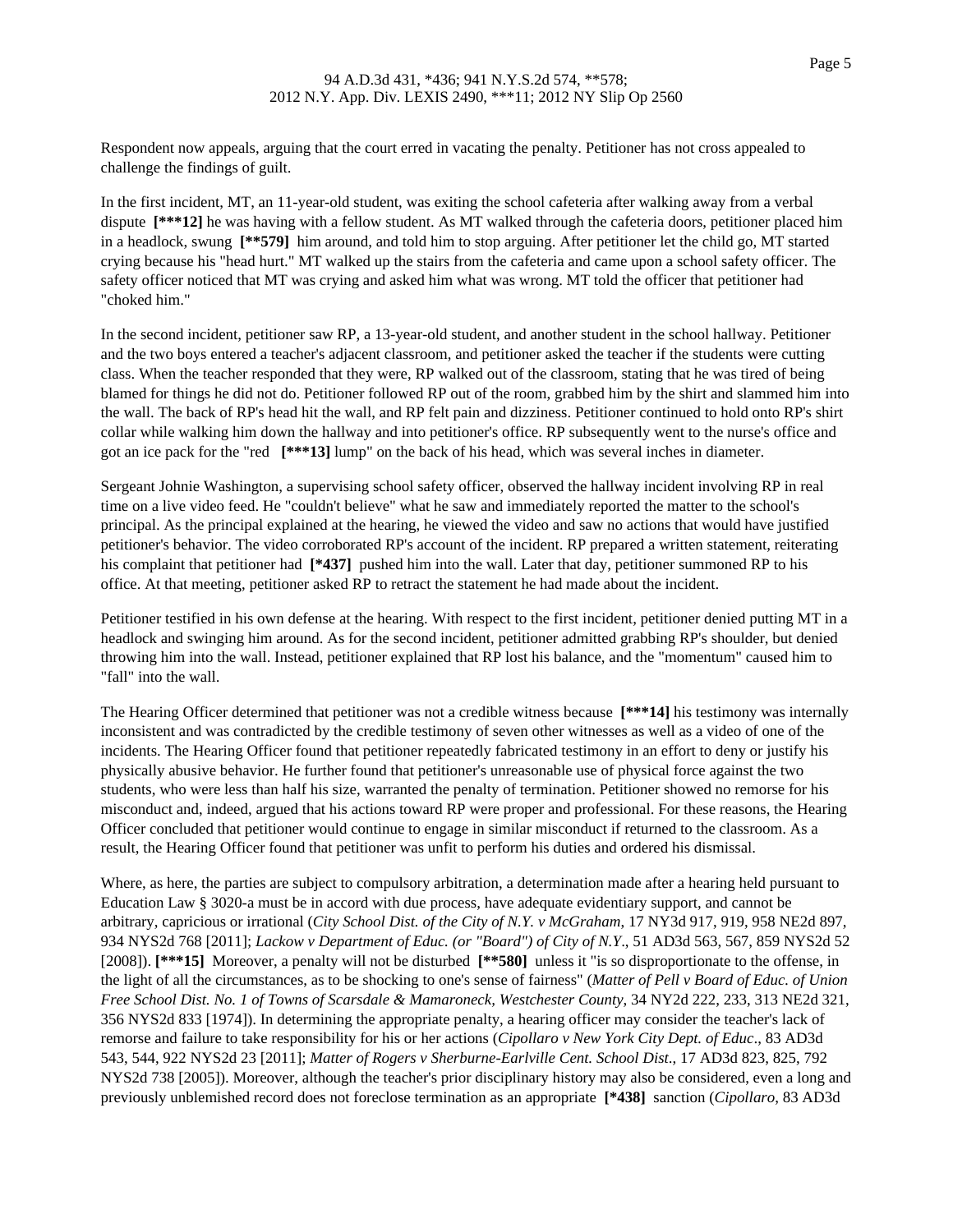#### at 544; *Matter of Rogers*, 17 AD3d at 824-825).

In an effort to minimize petitioner's guilt, the majority recites petitioner's version of the facts, which was rejected by the Hearing Officer. Not even petitioner chose to appeal these findings, which must be accepted as true for the purpose of **[\*\*\*16]** determining the appropriate sanction. The arbitrator's decision to terminate petitioner was not arbitrary, capricious or irrational, nor does the penalty imposed shock one's sense of fairness. The Hearing Officer came to a reasoned conclusion that petitioner would continue to engage in similar behavior and that termination was the appropriate penalty. Petitioner, who served as the dean of discipline at the school, lost his temper on two separate occasions and unleashed his anger in violent acts involving two different students.

Moreover, as the Hearing Officer noted, petitioner showed no remorse whatsoever for his actions, and instead either denied or attempted to explain away his behavior. Making matters worse, in an attempt to interfere with an ongoing investigation, petitioner inappropriately asked one of the students to retract his complaint. Although acting as the dean of discipline at a city school may present its challenges, in light of the egregiousness of petitioner's repeated misconduct, the penalty of termination should not have been disturbed (*see Cipollaro*, 83 AD3d at 544).

The Court of Appeals has upheld the sanction of dismissal where a teacher's misconduct consisted **[\*\*\*17]** of a single instance of corporal punishment. In *Matter of Ebner v Board of Educ. of E. Williston Union Free School Dist. No. 2, N. Hempstead* (42 NY2d 938, 366 NE2d 1362, 397 NYS2d 1008 [1977]), the school board terminated a teacher who lost her self-control and dragged a student by the hair from one classroom to another, and the Court of Appeals found that "the punishment was not so disproportionate as to warrant judicial correction" (42 NY2d at 939). Other courts have similarly upheld termination of teachers for acts of corporal punishment (*see e.g. Matter of Saunders v Rockland Bd. of Coop. Educ. Servs*., 62 AD3d 1012, 879 NYS2d 568 [2009]; *Matter of Giles v Schuyler-Chemung-Tioga Bd. of Coop. Educ. Servs*., 199 AD2d 613, 604 NYS2d 345 [1993]).

Citing the Court of Appeals' decision in *McGraham* (17 NY3d 917, 958 NE2d 897, 934 NYS2d 768 [2011]), the majority argues that public policy considerations warrant a penalty less severe than termination. *McGraham*, however, actually supports upholding the Hearing Officer's decision here. In *McGraham*, the Court took a narrow view of the public policy exception and cautioned that "[c]ourts will only intervene in the arbitration process in **[\*\*581]** those cases in which public **[\*439]** policy considerations, embodied in statute or decisional law, prohibit, in an absolute **[\*\*\*18]** sense, particular matters being decided or certain relief being granted by an arbitrator" (*McGraham*, 17 NY3d at 919 [internal quotation marks omitted]). Thus, as the Court emphasized, "That reasonable minds might disagree over what the proper penalty should have been does not provide a basis for vacating the arbitral award or refashioning the penalty" (*id*. at 920).

Here, the majority suggests that the fact that petitioner has made a positive impact on students' lives is a valid public policy consideration that warrants reversing the penalty of termination. Although the teacher's positive record is one factor that the Hearing Officer could consider, it is not a public policy consideration that "prohibit[s], in an absolute sense" (*id*. at 919) the Hearing Officer's decision to terminate petitioner for his acts of violence against the two students.

This Court's decision in *Matter of Riley v City of New York* (84 AD3d 442, 921 NYS2d 849 [2011]), relied upon by the majority, is distinguishable. In *Riley*, we concluded that a penalty of termination was disproportionate for a teacher who, in an isolated incident, slapped a student across the face (*see Matter of Riley v City of New York*, 2010 NY Slip Op 32540[U] [2010], **[\*\*\*19]** *affd* 84 AD3d 442, 921 NYS2d 849 [2011]). Here in contrast, petitioner was found guilty of two separate acts of corporal punishment committed against two different students. Furthermore, in *Riley*, we focused on the fact that the student involved sustained no physical or emotional injury as a result of the incident. Both of the students here testified about the physical effects of petitioner's misconduct. RP described feeling pain and dizziness after petitioner slammed him into the wall. As a result, RP had a several-inch-wide "red lump" on his head requiring treatment by the school nurse. And, as MT described, his "head hurt," causing him to cry, after petitioner grabbed him in a headlock. Finally, unlike the teacher in *Riley*, petitioner attempted to influence the investigation by asking RP to withdraw his complaint.